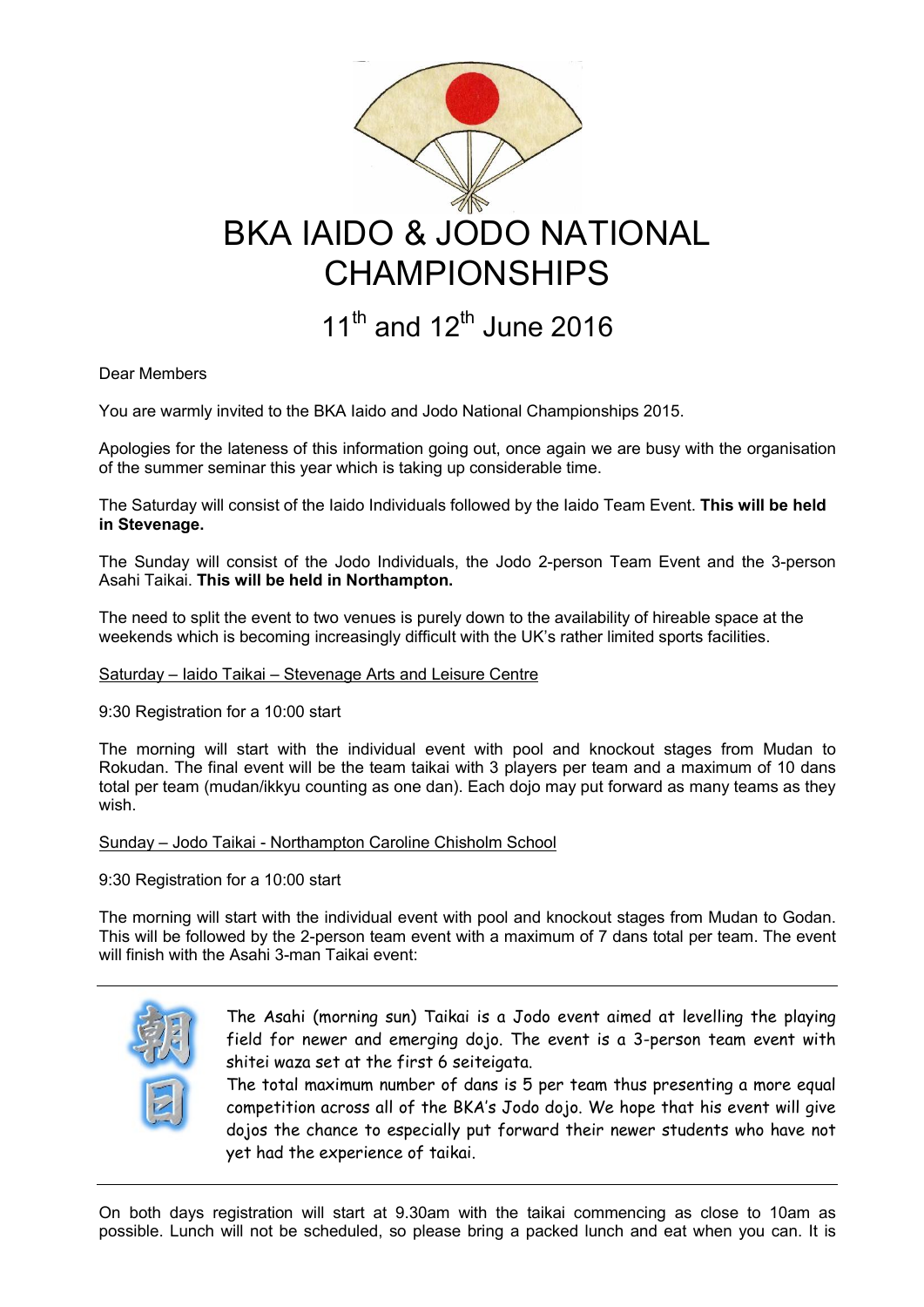most important that all booking are made before Tuesday 7<sup>th</sup> June. No late booking will be made unless there is an appropriate space within the draw.

Accommodation is not being arranged by the organisers as Stevenage has many hotels and lodgings for participants at a fair price.

## Booking on the Event

This event will not be available on the online booking system. Please follow all three steps of the process shown below:



## Venues

- Saturday (Iaido): Stevenage Arts and Leisure Centre, Lytton Way, Stevenage, Herts, SG1 1LZ
- Sunday (Jodo): Caroline Chisolm School School, Wooldale Centre For Learning, Wooldale Road, Wootton, Northampton NN4 6TP

For those of you attending both events, it is likely that most of us will be staying over in Stevenage if you would like to join us for dinner. Social events will be discussed at great length just here…

https://www.facebook.com/events/823980914400496/?active\_tab=highlights

We hope that as many of you will be able to make this event as possible and we look forward to seeing you there.